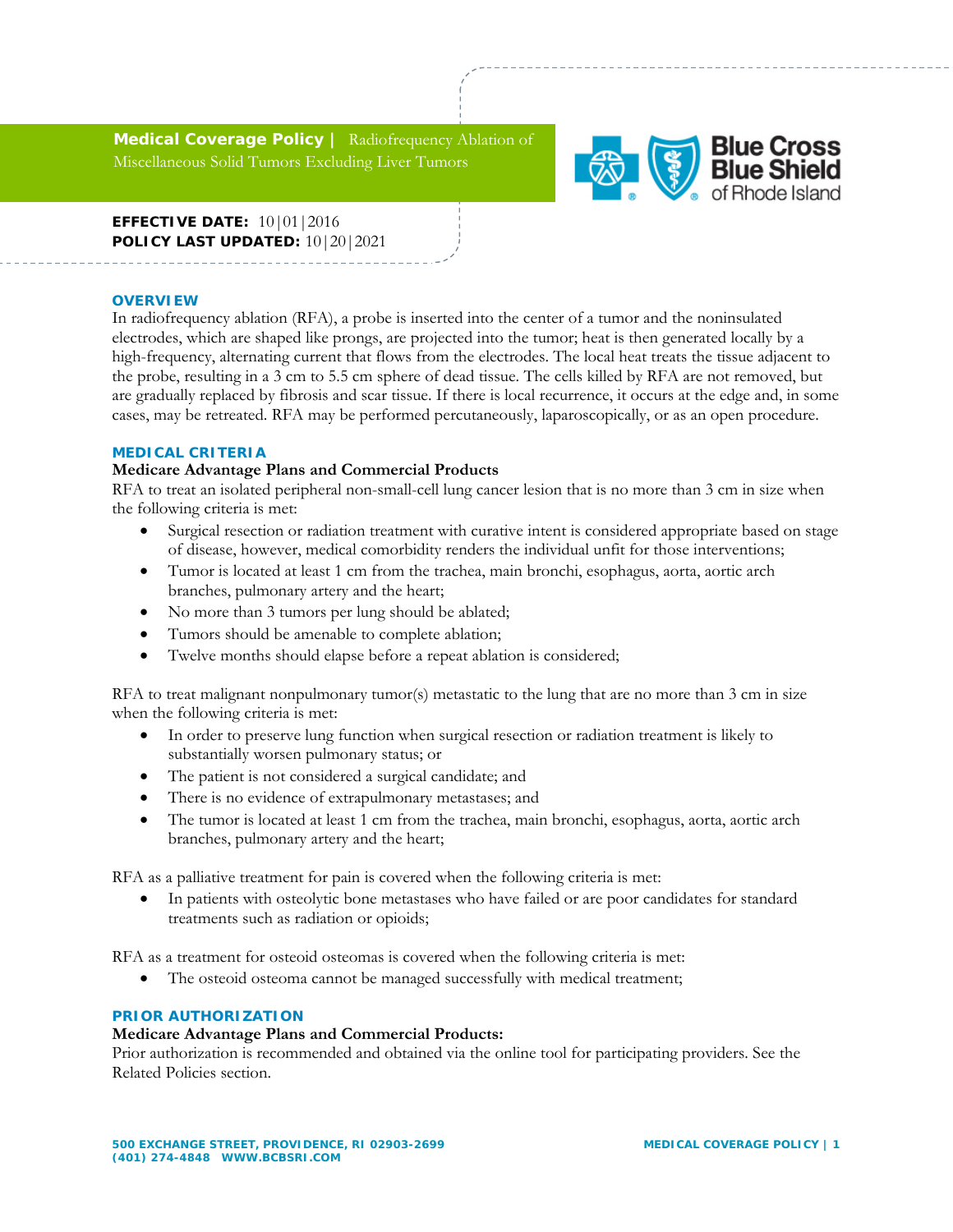### **POLICY STATEMENT**

Radiofrequency ablation of tumors is covered for patients who meet the medical criteria listed above; all other indications outside the liver, including, but not limited to tumors of the breast, head and neck, thyroid, pancreas, adrenal gland, ovary and pelvic/abdominal metastases of unspecified origin are considered not covered for BlueCHiP for Medicare and not medically necessary for Commercial Products due to lack of peer-reviewed literature which supports improved health outcomes.

### **COVERAGE**

Benefits may vary between groups and contracts. Please refer to the appropriate Benefit Booklet, Evidence of Coverage or Subscriber Agreement for the applicable surgery benefits/coverage.

#### **BACKGROUND**

RFA is being evaluated to treat various tumors, including inoperable tumors, or to treat patients ineligible for surgery due to age, presence of co-morbidities, or poor general health. Goals of RFA may include (1) controlling local tumor growth and preventing recurrence; (2) palliating symptoms; and (3) extending survival duration for patients with certain tumors. The effective volume of RFA depends on the frequency and duration of applied current, local tissue characteristics, and probe configuration (e.g., single vs. multiple tips). RFA can be performed as an open surgical procedure, laparoscopically, or percutaneously, with ultrasound or computed tomography (CT) guidance.

Potential complications associated with RFA include those caused by heat damage to normal tissue adjacent to the tumor (e.g., intestinal damage during RFA of kidney), structural damage along the probe track (e.g., pneumothorax as a consequence of procedures on the lung), or secondary tumors if cells seed during probe removal.

RFA was initially developed to treat inoperable tumors of the liver. Recently, reports have been published on use of RFA to treat renal cell carcinomas, breast tumors, pulmonary cancers (including primary and metastatic lung tumors), bone, and other tumors. For some of these, RFA is being investigated as an alternative to surgery for operable tumors. Well-established local or systemic treatment alternatives are available for each of these malignancies. The hypothesized advantages of RFA for these cancers include improved local control and those common to any minimally invasive procedure (e.g., preserving normal organ tissue, decreasing morbidity, decreasing length of hospitalization).

### **Osteoid Osteomas**

Osteomas are the most common type of benign bone tumor, comprising 10% to 20% of benign and 2% to 3% of all bone tumors. They are typically seen in children and young adults, with most diagnosed in patients between 5 and 20 years of age. Osteomas are most common in the lower extremity (usually the long bones, mainly the femur) and less common in the spine. These tumors typically have a characteristic clinical presentation and radiologic appearance, with pain, usually continuous and worse at night, and usually relieved by aspirin or other nonsteroidal anti-inflammatory drugs (NSAIDs). The natural history of the osteoid osteoma varies based on its location, and although they rarely exceed 1.5 cm, may produce bone widening and deformation, limb length inequality, or angular deviations when near a growth plate. When located in the spine, these lesions may lead to painful scoliosis or torticollis. Sometimes they heal spontaneously after 3 to 7 years.

#### **Palliation for Bone Metastases**

After lung and liver, bone is the third most common metastatic site and is relatively frequent among patients with primary malignancies of the breast, prostate, and lung. Bone metastases often cause osteolysis (bone breakdown), resulting in pain, fractures, decreased mobility, and reduced quality of life. External beam irradiation often is the initial palliative therapy for osteolytic bone metastases. However, pain from bone metastases is refractory to radiotherapy in 20% to 30% of patients, while recurrent pain at previously irradiated sites may be ineligible for additional radiation due to risks of normal tissue damage. Other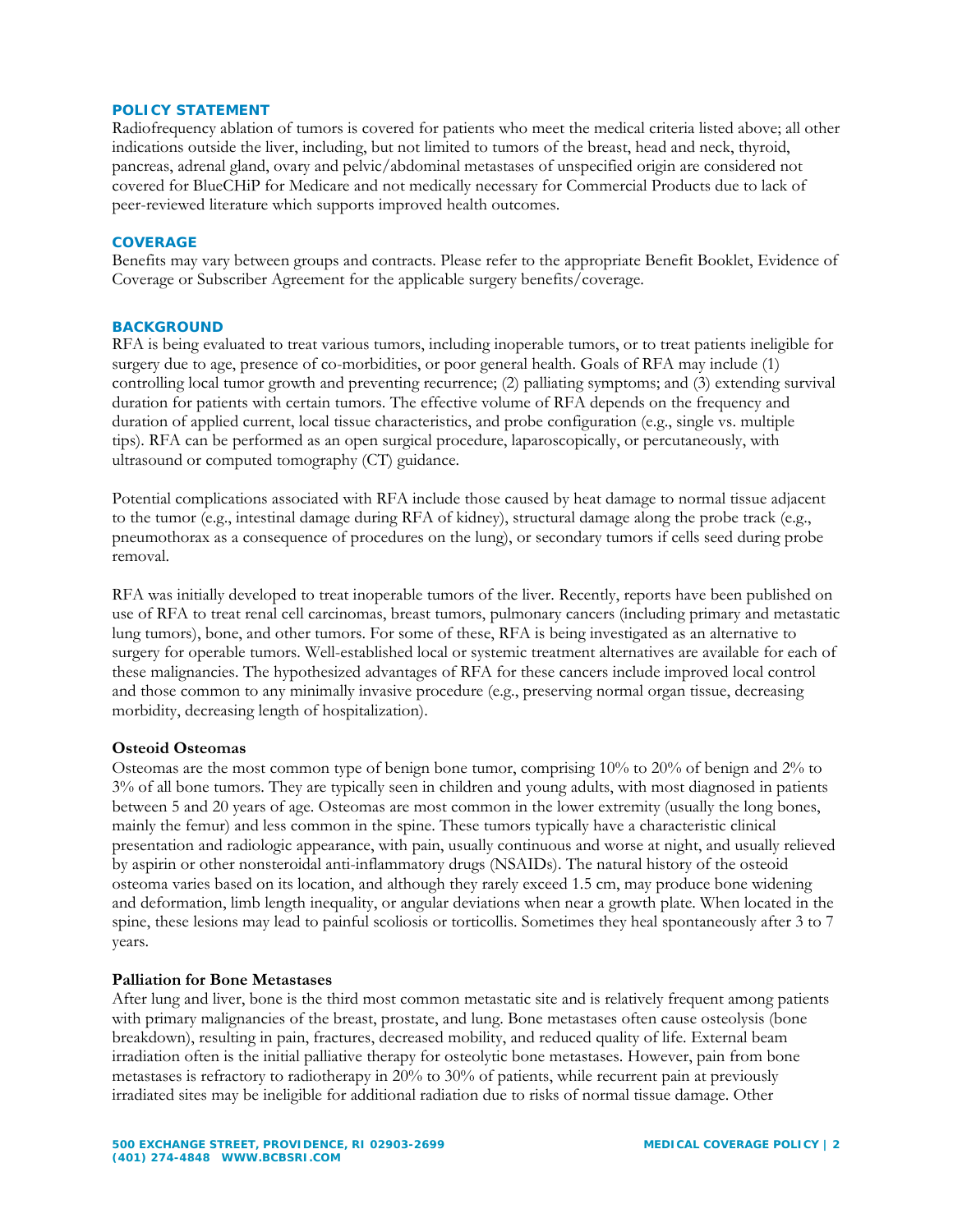alternatives include hormonal therapy, radiopharmaceuticals such as strontium 89, and bisphosphonates. Less often, surgery or chemotherapy may be used for palliation, and intractable pain may require opioid medications. RFA has been investigated as another alternative for palliating pain from bone metastases.

# **Primary Pulmonary Tumors**

Surgery is the current treatment of choice in patients with stage 1 primary non-small-cell lung cancer (NSCLC; stage 1 includes 1a: T1N0M0 and 1b: T2N0M0). Approximately 20% of patients present with stage 1 disease, although this number is expected to increase as a result of screening programs, advances in imaging modalities, and widespread use of CT scans for other indications. Postsurgical recurrence rates of stage 1 NSCLC have been reported as between 20% and 30%, with most occurring at distant sites; locoregional recurrences occur in approximately 12%. Large differences in survival outcome are observed after surgery in stage 1 patients, with 5-year overall survival (OS) rates, ranging from 77% for small T1 tumors to 35% for large T2 tumors. Untreated, stage 1 NSCLC has a 5-year OS rate of 6% to 14%.

Patients with early stage NSCLC who are not surgical candidates may be candidates for radiation treatment with curative intent. In the 2 largest retrospective radiotherapy series, patients with inoperable disease treated with definitive radiotherapy achieved 5-year survival rates of 10% and 27%. In both studies, patients with T1N0 tumors had better 5-year survival rates of 60% and 32%, respectively. Stereotactic whole body radiotherapy (SBRT) has gained more widespread use, as it is a high-precision mode of therapy that allows for delivery of very high doses of radiation. Two- to 3-year local control rates of stage 1 NSCLC with SBRT have ranged from 80% to 95%. SBRT has been investigated in patients unfit to undergo surgery, with survival rates similar to surgical outcomes. RFA also is being investigated in patients with small primary lung cancers or lung metastases who are deemed medically inoperable.

# **Breast Tumors**

The treatment of small breast cancers from total mastectomy toward increasingly more conservative treatment options such as lumpectomy, with more acceptable cosmetic outcomes and preservation of the breast. The selection of surgical approach balances the patient's desire for breast conservation and the need for tumor-free margins in resected tissue. Minimally invasive nonsurgical techniques such as RFA are appealing if they can produce local control and survival equivalent to breast-conserving surgical alternatives. Nonsurgical ablative techniques pose difficulties such as the inability to determine tumor size, complete tumor cell killing, and local recurrence. Additionally, RFA can cause burning of the skin or damage to muscle, possibly limiting use in patients with tumors near the skin or chest wall.

For individuals who have breast tumors who receive RFA, the evidence includes observational studies and systematic reviews of these studies. Relevant outcomes are overall survival, change in disease status, quality of life, and treatment-related morbidity. Evidence has reported varied and incomplete ablation rates with concerns about postablation tumor cell viability. Long-term improvements in health outcomes have not been demonstrated. Additionally, available studies do not permit comparisons with conventional breast-conserving procedures. Further studies, with long-term follow-up, should focus on whether RFA of the breast for small tumors can provide local control and survival rates comparable with conventional breast-conserving treatment. The evidence is insufficient to determine the effects of the technology on health outcomes.

# **Benign Thyroid Tumors**

Surgical resection is the primary treatment choice for medically unresponsive, symptomatic benign thyroid tumors and thyroid carcinomas. However, techniques for ablation of thyroid tumors (e.g., RFA, microwave ablation) are being investigated.

For individuals who have benign thyroid tumors who receive RFA, the evidence includes RCTs, prospective studies, case series, and systematic reviews of these studies. Relevant outcomes are symptoms, change in disease status, quality of life, medication use, and treatment-related morbidity. A systematic review that included 4 RCTs and 5 observational studies found significant reductions in nodule size and withdrawal from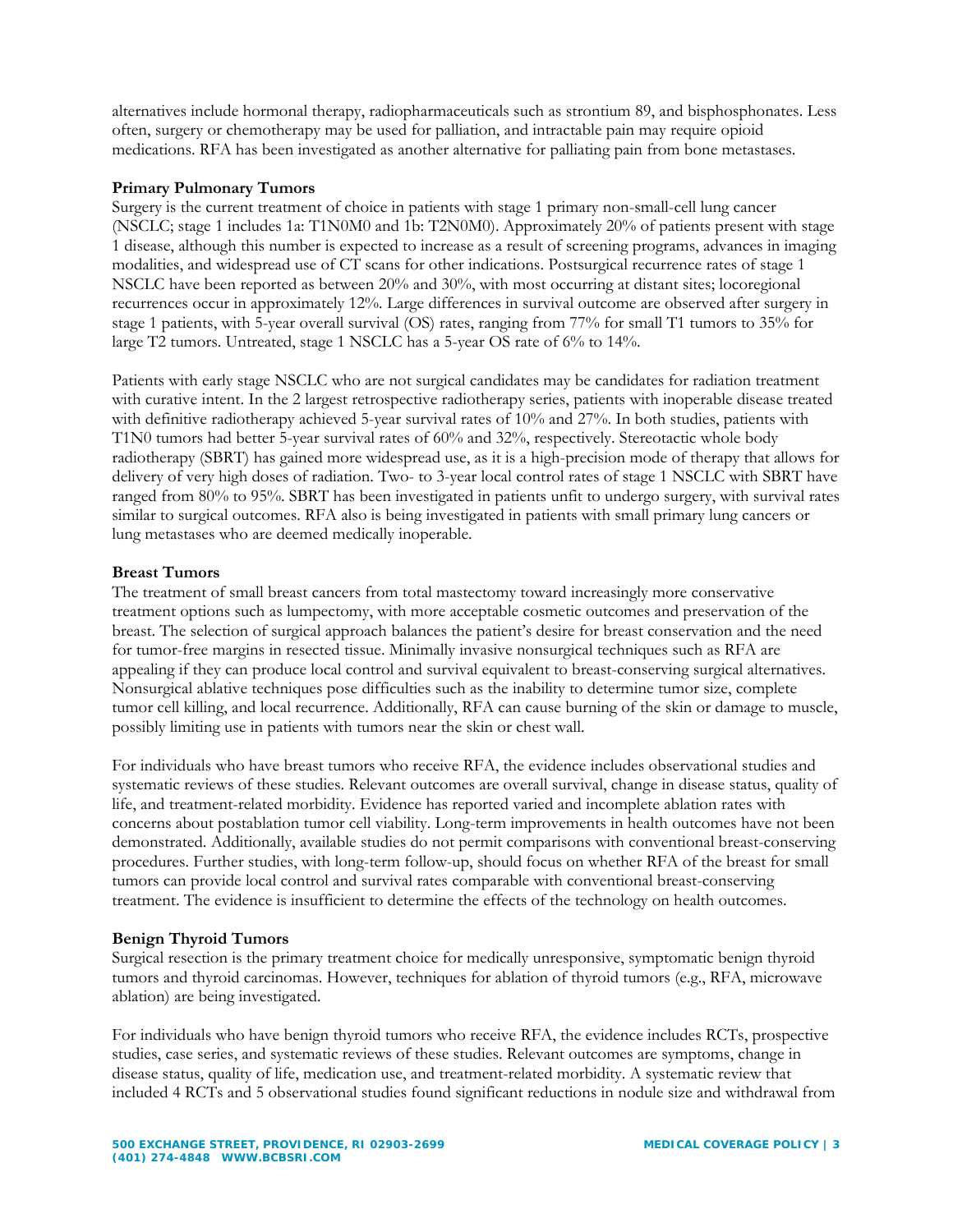methimazole following treatment with RFA when compared with a variety of local treatment. Reports of complications vary. The most frequent major complication in a large multicenter series of specialty centers was voice change. The evidence is insufficient to determine the effects of the technology on health outcomes.

# **Head and Neck Cancer**

In patients with head and neck cancer with recurrent disease, surgical salvage attempts are poor in terms of local control, survival, and quality of life, and these recurrent tumors are often untreatable with standard salvage therapies. Palliative chemotherapy or comfort measures may be offered. The safety and efficacy of RFA has been investigated as an option for palliative treatment in these situations.

Treatment options include medical management with NSAIDs, surgical excision (wide/en bloc excision or curetting), or the use of CT- or magnetic resonance imaging (MRI)-guided minimally invasive procedures including core drill excision, laser photocoagulation, or RFA. For many years, complete surgical excision was the classic treatment of osteomas, usually performed in patients with pain, despite medical management. Complete surgical excision has several disadvantages. A substantial incision may be necessary and removal of a considerable amount of bone (especially in the neck of the femur) increases the need for bone grafting and/or internal fixation (which often necessitates a second procedure to remove the metal work). Other possible risks include avascular necrosis of the femoral head and postoperative pathologic fracture. In addition, surgical excision leads to a lengthier period of convalescence and postoperative immobilization. Anatomically inaccessible tumors may not be completely resectable and may recur. RFA of osteoid osteoma is done with a needle puncture, so no incision or sutures are needed, and patients may immediately walk on the treated extremity and return to daily activities as soon as the anesthetic effect wears off. The risk of recurrence with RFA of an osteoma is 5% to 10%, and recurrent tumors can be retreated with RFA. In general, RFA is not performed in many spinal osteomas because of possible thermal-related nerve damage.

For individuals who have miscellaneous tumors (eg, head and neck, thyroid cancer, pancreas) who receive RFA, the evidence includes a few case series and retrospective comparative studies. Relevant outcomes are overall survival, change in disease status, quality of life, and treatment-related morbidity. There is a limited evidence base for these tumor types. Reporting on outcomes or comparisons with other treatments is limited. These studies do not permit conclusions on the health benefits of RFA. The evidence is insufficient to determine the impact of the technology on health outcomes.

# **CODING**

# **Medicare Advantage Plans and Commercial Products**

The following codes are considered medically necessary:

- **20982** Ablation therapy for reduction or eradication of 1 or more bone tumors (eg, metastasis) including adjacent soft tissue when involved by tumor extension, percutaneous, including imaging guidance when performed; radiofrequency
- **32998** Ablation therapy for reduction or eradication of 1 or more pulmonary tumor(s) including pleura or chest wall when involved by tumor extension, percutaneous, radiofrequency, unilateral

There are no specific CPT codes for indications including, but not limited to tumors of the breast, head and neck, thyroid, pancreas, adrenal gland, ovary and pelvic/abdominal metastases of unspecified origin therefore the appropriate unlisted CPT code should be used.

# **RELATED POLICIES**

Preauthorization via Web-Based Tool for Procedures

# **PUBLISHED**

Provider Update, December 2021 Provider Update, January 2021 Provider Update, December 2019 Provider Update, February 2019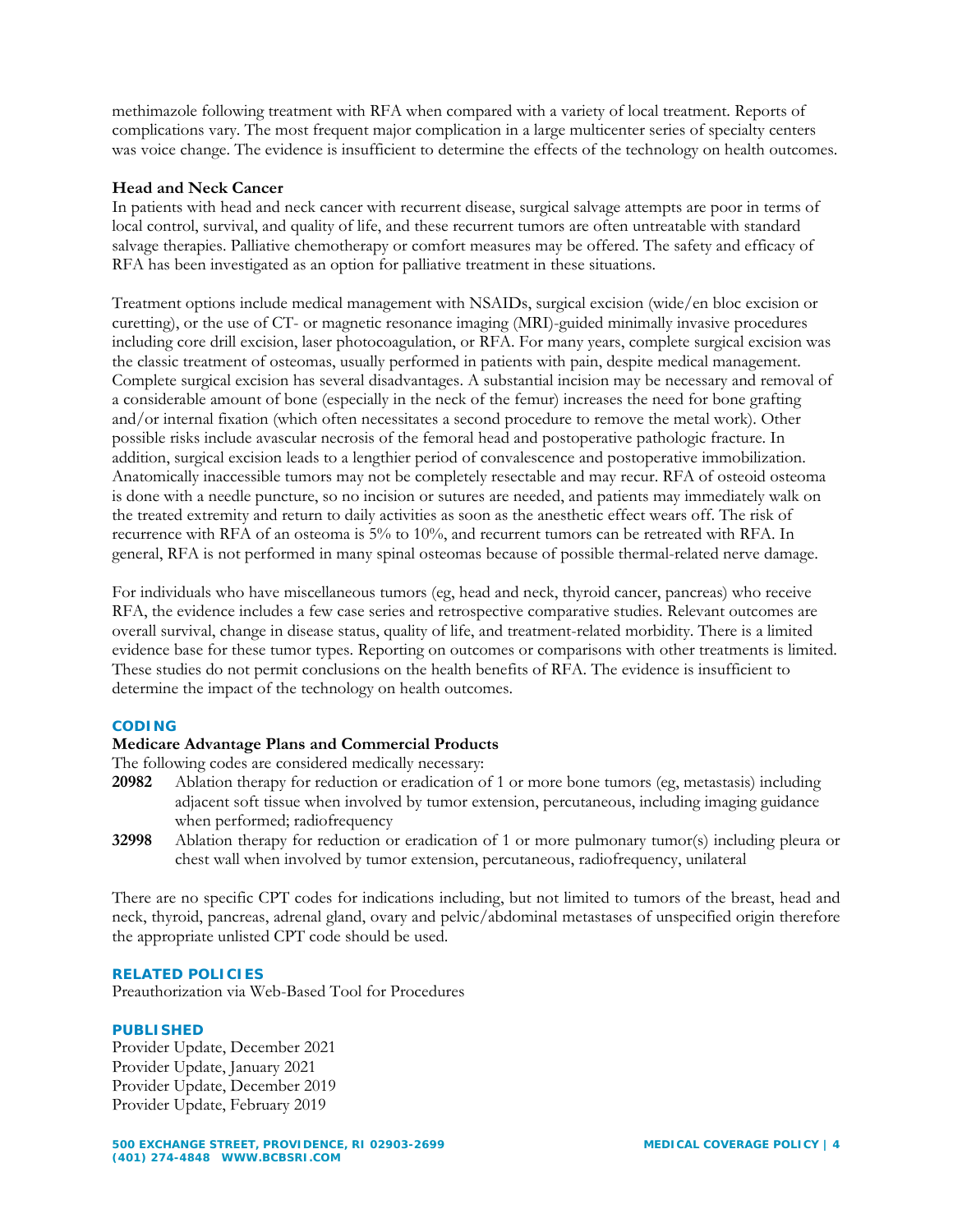Provider Update, December 2017 Provider Update, April 2016

# **REFERENCES**

- 1. Rosenthal DI. Radiofrequency treatment. Orthop Clin North Am 2006; 37(3):475-84, viii.
- 2 Haasbeek CJ, Senan S, Smit EF et al. Critical review of nonsurgical treatment options for stage I non-small cell lung cancer. Oncologist 2008; 13(3):309-19.
- 3. Physician Data Query (PDQ). Non-small cell lung cancer treatment (PDQ®). 2008. Available online at http://www.cancer.gov/cancertopics/pdq/treatment/non-small-celllung/HealthProfessional.Last accessed September 12, 2013.
- 4. Lanza E, Thouvenin Y, Viala P, et al. Osteoid osteoma treated by percutaneous thermal ablation: when do we fail? A systematic review and guidelines for future reporting. Cardiovasc Interventtion Radiol. Dec 2014;37(6):1530-1539. PMID 24337349
- 5. Kojima H, Tanigawa N, Kariya S et al. Clinical assessment of percutaneous radiofrequency ablation for painful metastatic bone tumors. Cardiovasc Intervent Radiol 2006; 29(6):1022-6.
- 6. Rimondi E, Mavrogenis AF, Rossi G et al. Radiofrequency ablation for non-spinal osteoid osteomas in 557 patients. Eur Radiol 2012; 22(1):181-8.
- 7. Rosenthal DI, Hornicek FJ, Torriani M et al. Osteoid osteoma: percutaneous treatment with radiofrequency energy. Radiology 2003; 229(1):171-5.
- 8. Ratko TA, Vats V, Brock J et al. *Local Nonsurgical Therapies for Stage I and Symptomatic Obstructive Non-Small-Cell Lung Cancer* . Rockville (MD); Agency for Healthcare Research and Quality, June 2013.
- 9. Schlijper RC, Grutters JP, Houben R et al. What to choose as radical local treatment for lung metastases from colo-rectal cancer: Surgery or radiofrequency ablation? Cancer Treat Rev 2013.
- 10. Chan VO, McDermott S, Malone DE et al. Percutaneous radiofrequency ablation of lung tumors: evaluation of the literature using evidence-based techniques. J Thorac Imaging 2011; 26(1):18-26.
- 11. Bilal H, Mahmood S, Rajashanker B et al. Is radiofrequency ablation more effective than stereotactic ablative radiotherapy in patients with early stage medically inoperable non-small cell lung cancer? Interact Cardiovasc Thorac Surg 2012; 15(2):258-65.
- 12. Zhu JC, Yan TD, Glenn D et al. Radiofrequency ablation of lung tumors: feasibility and safety. Ann Thorac Surg 2009; 87 (4):1023-8.
- 13. Pennathur A, Abbas G, Gooding WE et al. Image-guided radiofrequency ablation of lung neoplasm in 100 consecutive patients by a thoracic surgical service. Ann Thorac Surg 2009; 88(5):1601-6; discussion 07-8.
- 14. Beland MD, Wasser EJ, Mayo-Smith WW et al. Primary non-small cell lung cancer: review of frequency, location, and time of recurrence after radiofrequency ablation. Radiology 2010; 254(1):301-7.
- 15. Lanuti M, Sharma A, Digumarthy SR et al. Radiofrequency ablation for treatment of medically inoperable stage I non-small cell lung cancer. J Thorac Cardiovasc Surg 2009; 137(1):160-6
- 16. Yamakado K, Inoue Y, Takao M et al. Long-term results of radiofrequency ablation in colorectal lung metastases: single center experience. Oncol Rep 2009; 22(4):885-91.
- 17. Soga N, Yamakado K, Gohara H et al. Percutaneous radiofrequency ablation for unresectable pulmonary metastases from renal cell carcinoma. BJU Int 2009; 104(6):790-4
- 18. Howington JA, Blum MG, Chang AC et al. Treatment of stage I and II non-small cell lung cancer: Diagnosis and management of lung cancer, 3rd ed: American College of Chest Physicians evidencebased clinical practice guidelines. Chest 2013; 143(5 Suppl):e278S-313S
- 19. Donington J, Ferguson M, Mazzone P et al. American College of Chest Physicians and Society of Thoracic Surgeons consensus statement for evaluation and management for high-risk patients with stage I non-small cell lung cancer. Chest 2012; 142(6):1620-35
- 20. National Comprehensive Cancer Network Clinical Practice Guidelines in Oncology. Non-small cell lung cancer. v.2.2013.Available online at:

http://www.nccn.org/professionals/physician\_gls/pdf/nscl.pdf. Last accessed September 12, 2013.